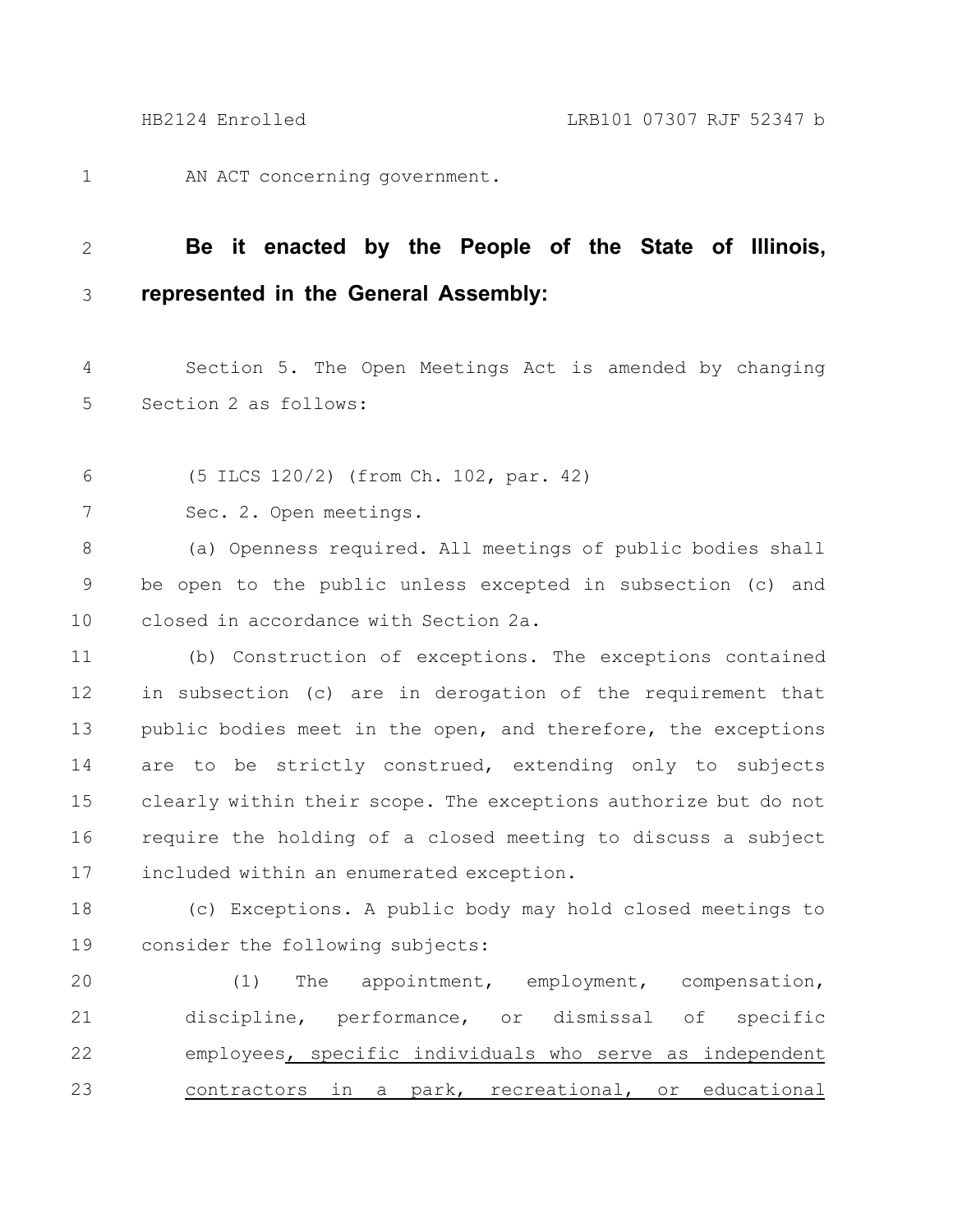HB2124 Enrolled - 2 - LRB101 07307 RJF 52347 b

setting, or specific volunteers of the public body or legal counsel for the public body, including hearing testimony on a complaint lodged against an employee, a specific individual who serves as an independent contractor in a park, recreational, or educational setting, or a volunteer of the public body or against legal counsel for the public body to determine its validity. However, a meeting to consider an increase in compensation to a specific employee of a public body that is subject to the Local Government Wage Increase Transparency Act may not be closed and shall be open to the public and posted and held in accordance with this Act. 1 2 3 4 5 6 7 8 9 10 11 12

(2) Collective negotiating matters between the public body and its employees or their representatives, or deliberations concerning salary schedules for one or more classes of employees. 13 14 15 16

(3) The selection of a person to fill a public office, as defined in this Act, including a vacancy in a public office, when the public body is given power to appoint under law or ordinance, or the discipline, performance or removal of the occupant of a public office, when the public body is given power to remove the occupant under law or ordinance. 17 18 19 20 21 22 23

(4) Evidence or testimony presented in open hearing, or in closed hearing where specifically authorized by law, to a quasi-adjudicative body, as defined in this Act, provided 24 25 26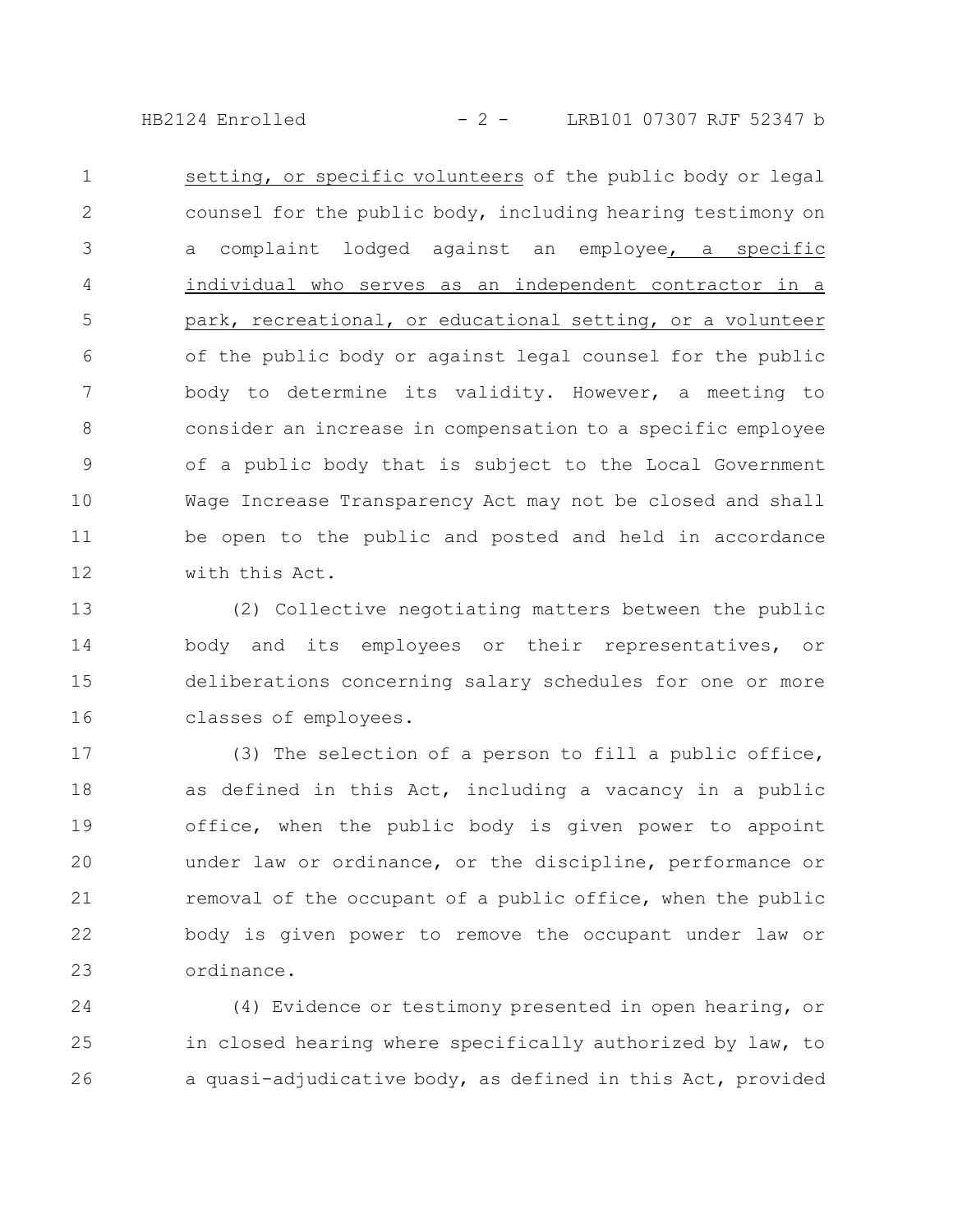that the body prepares and makes available for public inspection a written decision setting forth its determinative reasoning. 1 2 3

(5) The purchase or lease of real property for the use of the public body, including meetings held for the purpose of discussing whether a particular parcel should be acquired. 4 5 6 7

(6) The setting of a price for sale or lease of property owned by the public body. 8 9

(7) The sale or purchase of securities, investments, or investment contracts. This exception shall not apply to the investment of assets or income of funds deposited into the Illinois Prepaid Tuition Trust Fund. 10 11 12 13

(8) Security procedures, school building safety and security, and the use of personnel and equipment to respond to an actual, a threatened, or a reasonably potential danger to the safety of employees, students, staff, the public, or public property. 14 15 16 17 18

19

(9) Student disciplinary cases.

(10) The placement of individual students in special education programs and other matters relating to individual students. 20 21 22

(11) Litigation, when an action against, affecting or on behalf of the particular public body has been filed and is pending before a court or administrative tribunal, or when the public body finds that an action is probable or 23 24 25 26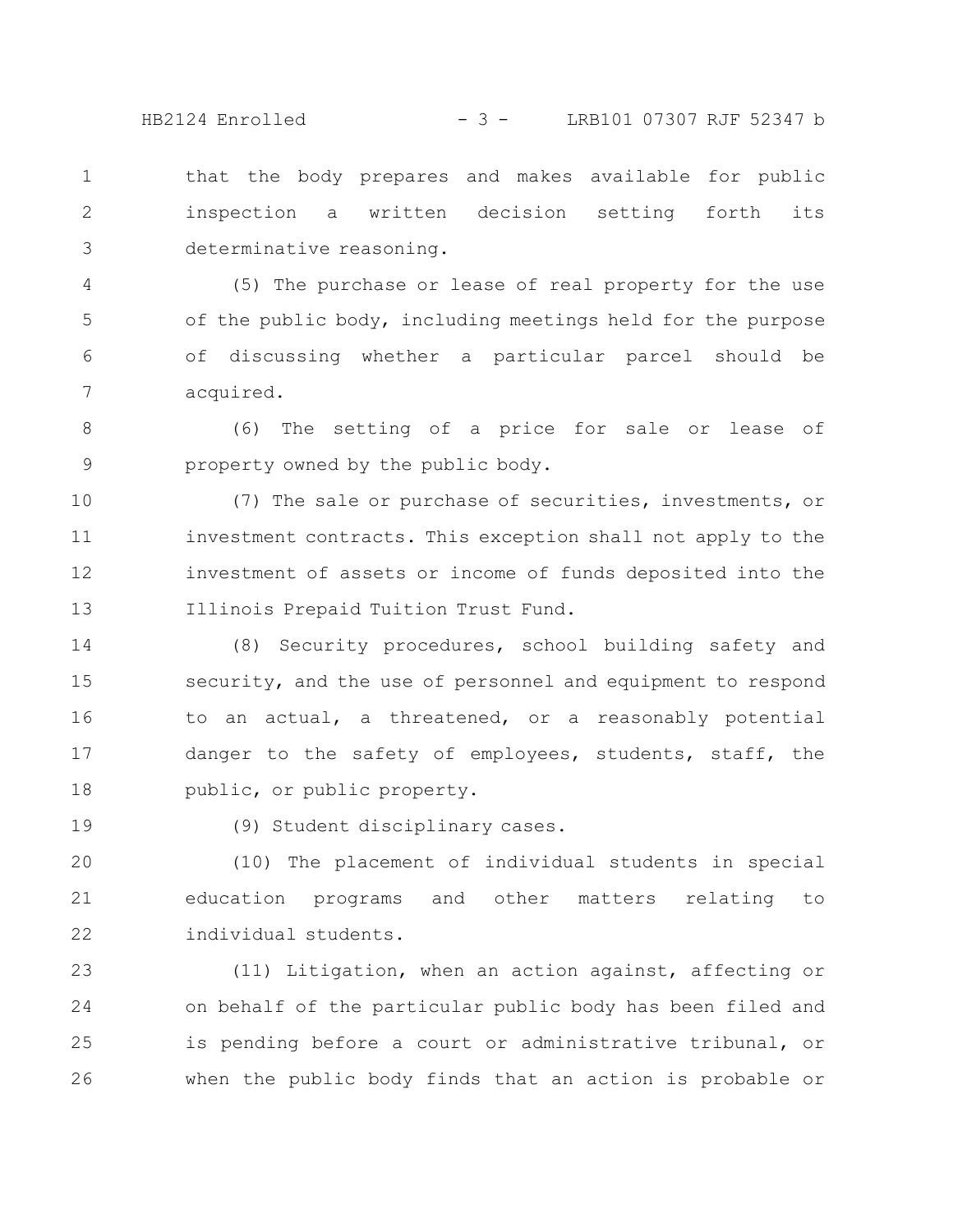HB2124 Enrolled - 4 - LRB101 07307 RJF 52347 b

imminent, in which case the basis for the finding shall be recorded and entered into the minutes of the closed meeting. 1 2 3

(12) The establishment of reserves or settlement of claims as provided in the Local Governmental and Governmental Employees Tort Immunity Act, if otherwise the disposition of a claim or potential claim might be prejudiced, or the review or discussion of claims, loss or risk management information, records, data, advice or communications from or with respect to any insurer of the public body or any intergovernmental risk management association or self insurance pool of which the public body is a member. 4 5 6 7 8 9 10 11 12 13

(13) Conciliation of complaints of discrimination in the sale or rental of housing, when closed meetings are authorized by the law or ordinance prescribing fair housing practices and creating a commission or administrative agency for their enforcement. 14 15 16 17 18

(14) Informant sources, the hiring or assignment of undercover personnel or equipment, or ongoing, prior or future criminal investigations, when discussed by a public body with criminal investigatory responsibilities. 19 20 21 22

(15) Professional ethics or performance when considered by an advisory body appointed to advise a licensing or regulatory agency on matters germane to the advisory body's field of competence. 23 24 25 26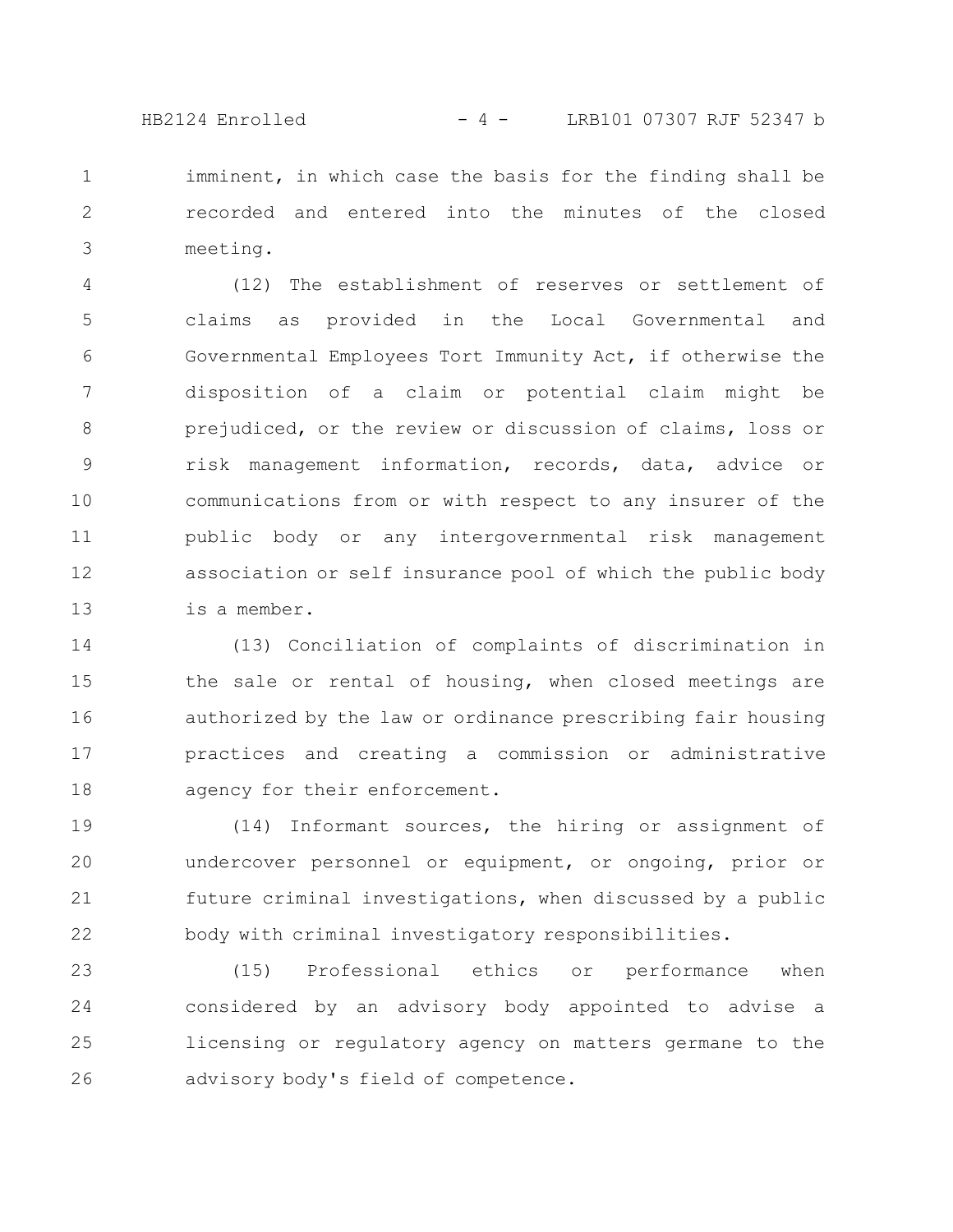(16) Self evaluation, practices and procedures or professional ethics, when meeting with a representative of a statewide association of which the public body is a member. 1 2 3 4

(17) The recruitment, credentialing, discipline or formal peer review of physicians or other health care professionals, or for the discussion of matters protected under the federal Patient Safety and Quality Improvement Act of 2005, and the regulations promulgated thereunder, including 42 C.F.R. Part 3 (73 FR 70732), or the federal Health Insurance Portability and Accountability Act of 1996, and the regulations promulgated thereunder, including 45 C.F.R. Parts 160, 162, and 164, by a hospital, or other institution providing medical care, that is operated by the public body. 5 6 7 8 9 10 11 12 13 14 15

(18) Deliberations for decisions of the Prisoner Review Board. 16 17

(19) Review or discussion of applications received under the Experimental Organ Transplantation Procedures Act. 18 19 20

(20) The classification and discussion of matters classified as confidential or continued confidential by the State Government Suggestion Award Board. 21 22 23

(21) Discussion of minutes of meetings lawfully closed under this Act, whether for purposes of approval by the body of the minutes or semi-annual review of the minutes as 24 25 26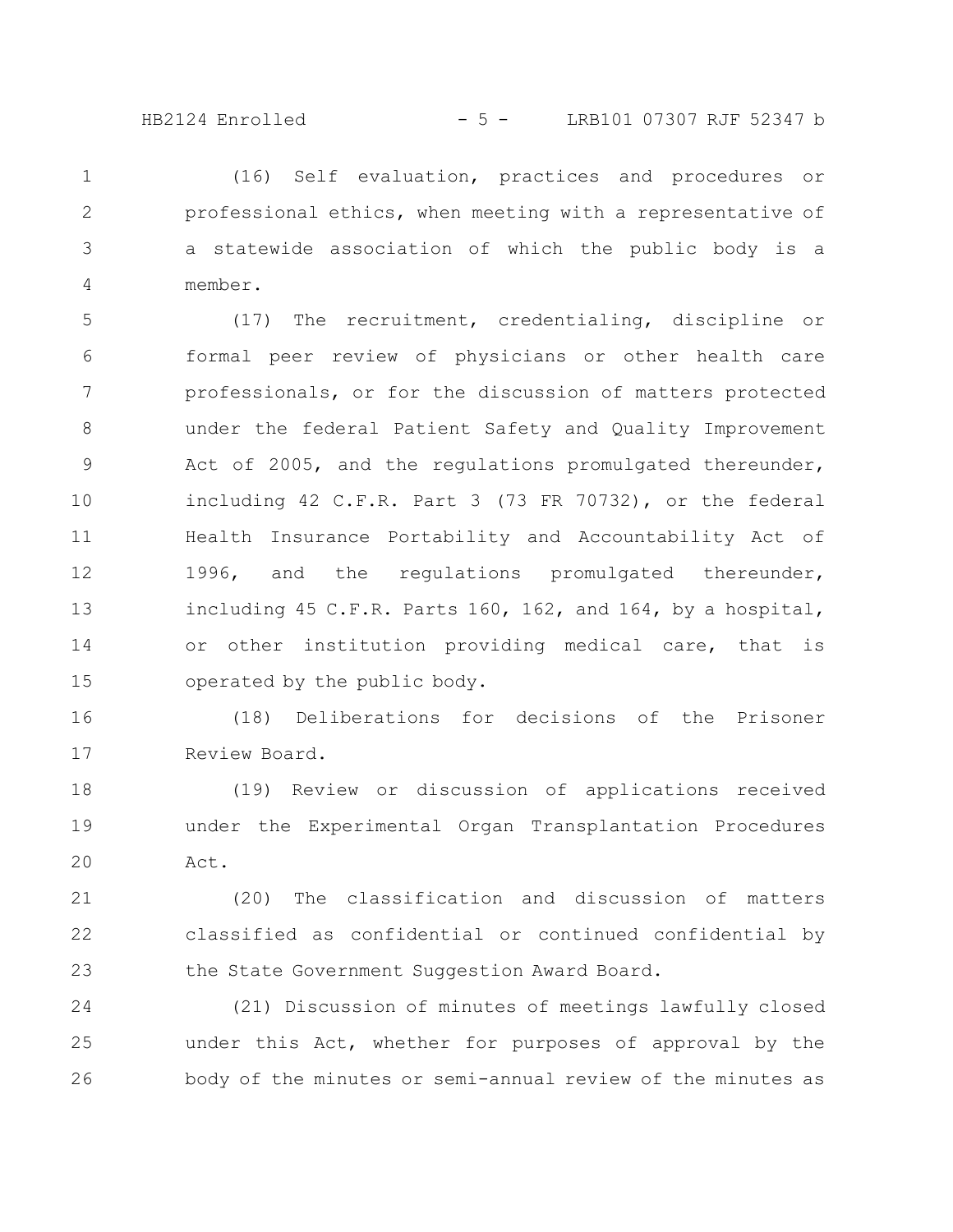HB2124 Enrolled - 6 - LRB101 07307 RJF 52347 b

mandated by Section 2.06. 1

(22) Deliberations for decisions of the State Emergency Medical Services Disciplinary Review Board. 2 3

(23) The operation by a municipality of a municipal utility or the operation of a municipal power agency or municipal natural gas agency when the discussion involves (i) contracts relating to the purchase, sale, or delivery of electricity or natural gas or (ii) the results or conclusions of load forecast studies. 4 5 6 7 8 9

(24) Meetings of a residential health care facility resident sexual assault and death review team or the Executive Council under the Abuse Prevention Review Team Act. 10 11 12 13

(25) Meetings of an independent team of experts under Brian's Law. 14 15

(26) Meetings of a mortality review team appointed under the Department of Juvenile Justice Mortality Review Team Act. 16 17 18

(27) (Blank). 19

(28) Correspondence and records (i) that may not be disclosed under Section 11-9 of the Illinois Public Aid Code or (ii) that pertain to appeals under Section 11-8 of the Illinois Public Aid Code. 20 21 22 23

(29) Meetings between internal or external auditors and governmental audit committees, finance committees, and their equivalents, when the discussion involves internal 24 25 26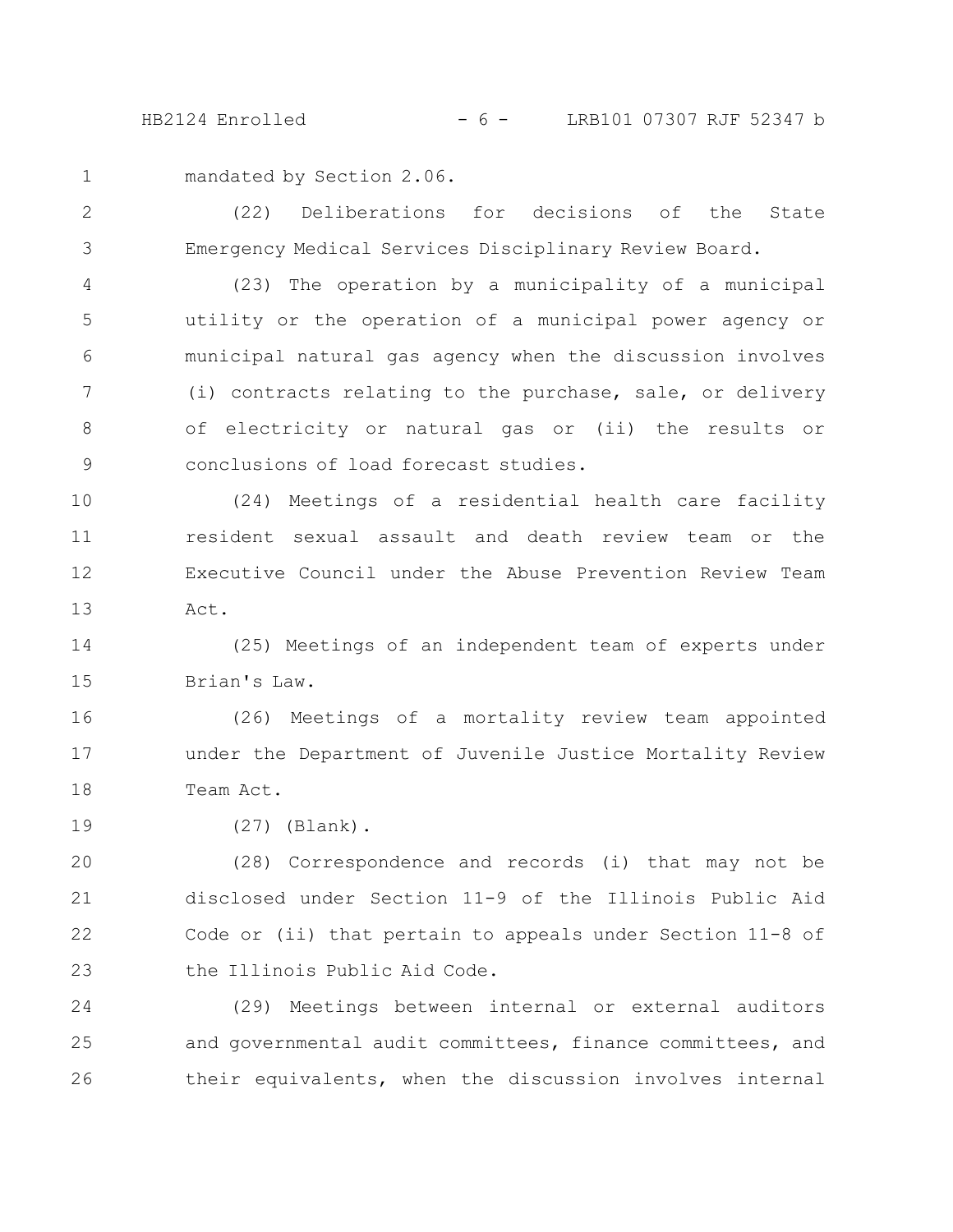HB2124 Enrolled - 7 - LRB101 07307 RJF 52347 b

control weaknesses, identification of potential fraud risk areas, known or suspected frauds, and fraud interviews conducted in accordance with generally accepted auditing standards of the United States of America. 1 2 3 4

(30) Those meetings or portions of meetings of a fatality review team or the Illinois Fatality Review Team Advisory Council during which a review of the death of an eligible adult in which abuse or neglect is suspected, alleged, or substantiated is conducted pursuant to Section 15 of the Adult Protective Services Act. 5 6 7 8 9 10

(31) Meetings and deliberations for decisions of the Concealed Carry Licensing Review Board under the Firearm Concealed Carry Act. 11 12 13

(32) Meetings between the Regional Transportation Authority Board and its Service Boards when the discussion involves review by the Regional Transportation Authority Board of employment contracts under Section 28d of the Metropolitan Transit Authority Act and Sections 3A.18 and 3B.26 of the Regional Transportation Authority Act. 14 15 16 17 18 19

(33) Those meetings or portions of meetings of the advisory committee and peer review subcommittee created under Section 320 of the Illinois Controlled Substances Act during which specific controlled substance prescriber, dispenser, or patient information is discussed. 20 21 22 23 24

(34) Meetings of the Tax Increment Financing Reform Task Force under Section 2505-800 of the Department of 25 26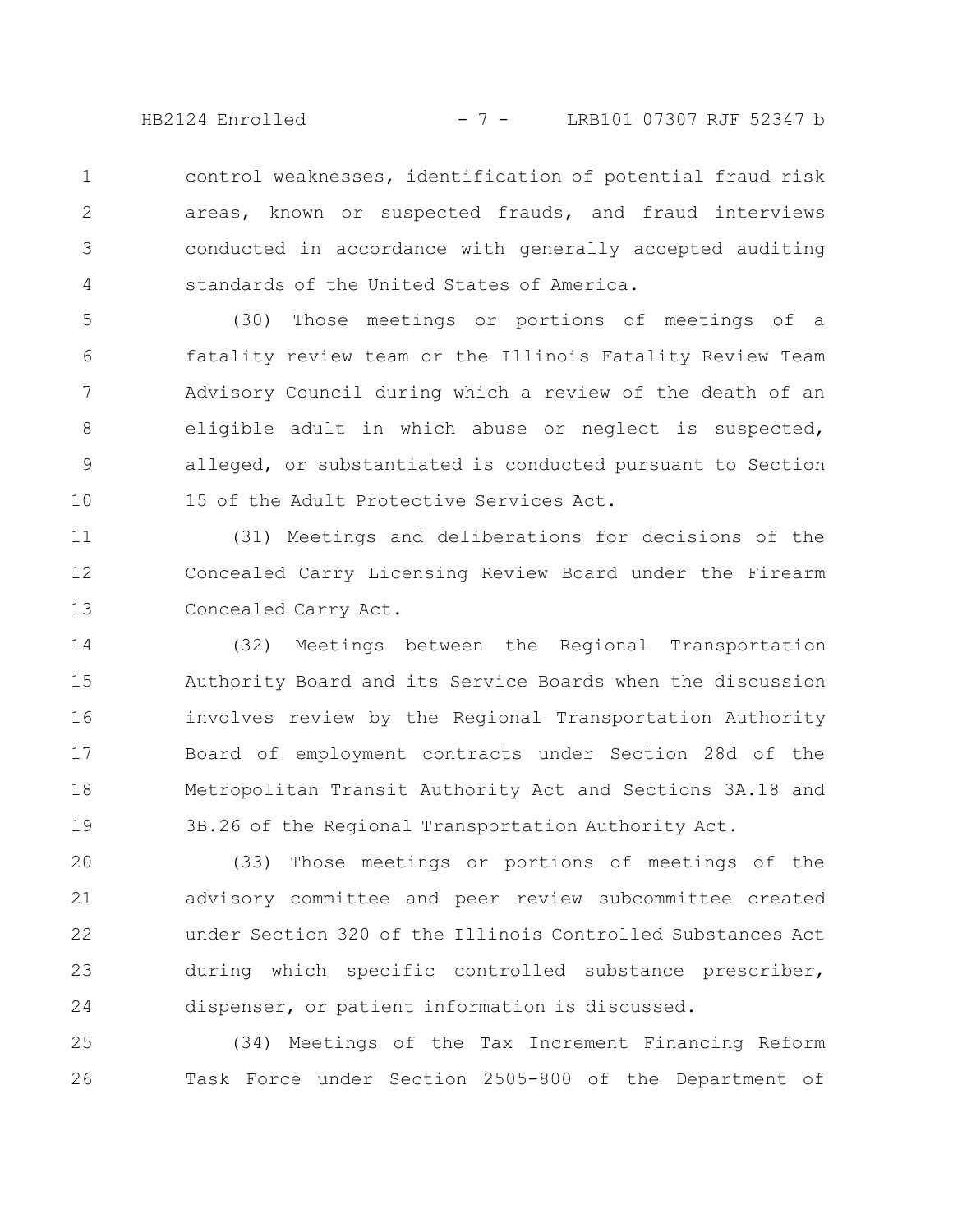HB2124 Enrolled - 8 - LRB101 07307 RJF 52347 b

1

Revenue Law of the Civil Administrative Code of Illinois.

(35) Meetings of the group established to discuss Medicaid capitation rates under Section 5-30.8 of the Illinois Public Aid Code. 2 3 4

5

(d) Definitions. For purposes of this Section:

"Employee" means a person employed by a public body whose relationship with the public body constitutes an employer-employee relationship under the usual common law rules, and who is not an independent contractor. 6 7 8 9

"Public office" means a position created by or under the Constitution or laws of this State, the occupant of which is charged with the exercise of some portion of the sovereign power of this State. The term "public office" shall include members of the public body, but it shall not include organizational positions filled by members thereof, whether established by law or by a public body itself, that exist to assist the body in the conduct of its business. 10 11 12 13 14 15 16 17

"Quasi-adjudicative body" means an administrative body charged by law or ordinance with the responsibility to conduct hearings, receive evidence or testimony and make determinations based thereon, but does not include local electoral boards when such bodies are considering petition challenges. 18 19 20 21 22 23

(e) Final action. No final action may be taken at a closed meeting. Final action shall be preceded by a public recital of the nature of the matter being considered and other information 24 25 26